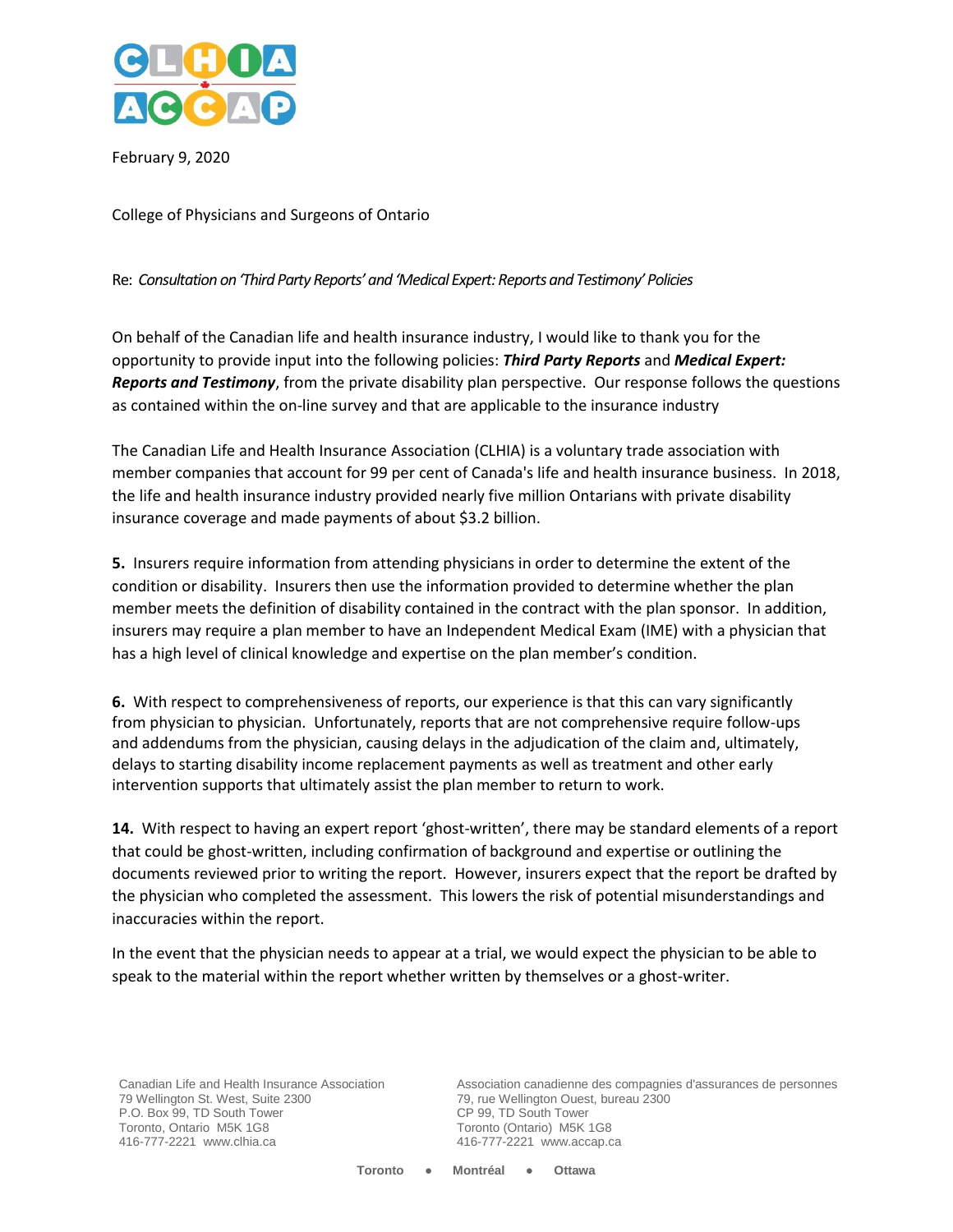**15.** There are a number of considerations on the question of whether a physician providing an IME should be a practicing physician (undertaking direct patient care). Insurers generally agree that IME physicians should maintain a practice.

With regard to the question on retaining and developing expertise when not providing direct care, physicians can still keep their skills sharp through research, teaching and other non-clinical ways. That said, insurers seek IME physicians who can complete an assessment objectively. Physicians whose sole professional role is providing IMEs may not be seen as credible as those providing clinical care, teaching or conducting research.

16. We strongly agree that the current policy requiring physicians to communicate the nature of the role they will play in the third party process (e.g. not a treating role but providing information/opinions for a third party process) is an important policy and should not be changed. This policy brings transparency and is aligned with the concept of 'fair treatment'.

17. It is the industry's experience that reports are typically received two to three weeks after request, which is a reasonable timeframe. Ideally we'd like the current policy, which references 60 days absent legislation on any other timeframe to be changed to a maximum timeframe of 30 days. Delays in receiving reports impact upon a plan member's ability to access disability income as well as treatment and other early intervention supports that ultimately assist the plan member to return to work. Frequently, the insurer will state the report deadline to which the provider must agree.

19. Overall, we would agree that the policy is clear, easy to understand and is comprehensive. The policies do create some basic guidance and structure around expectations before, during and after the writing of a report. This type of standard guidance is very important from our perspective.

The insurance industry does have some suggestions for additions to the policy (Answer 20) that would address some additional issues important to third party reports.

20. The CLHIA recommends the following changes/additions to the current policy:

- The College could develop a 'template' medical report that would improve the quality of completed reports. For instance, standardizing the order of sections (background, expertise, list of documents reviewed, etc) from report to report so that physicians do not submit incomplete information.
- It would be valuable to have some further expectations around the level of detail, otherwise the information becomes unusable to the insurer, which can mean incurring further costs for more information or being left to manage a claim report containing minimal information. In most cases the insurer may be hesitant to request another IME as this gives the impression the insurer is looking for a response that is favorable to the insurer to move the claim a certain direction.
- The policy should require the documentation of patient consent.
- The policy should require documentation of the report deadline agreed-to by insurer and provider.
- The policy should require that footnotes be included within the original report rather than having to scroll to the end, by displaying the footnote fully when hovering over the number.
- The policy should dissuade physicians from commenting outside their area of expertise.